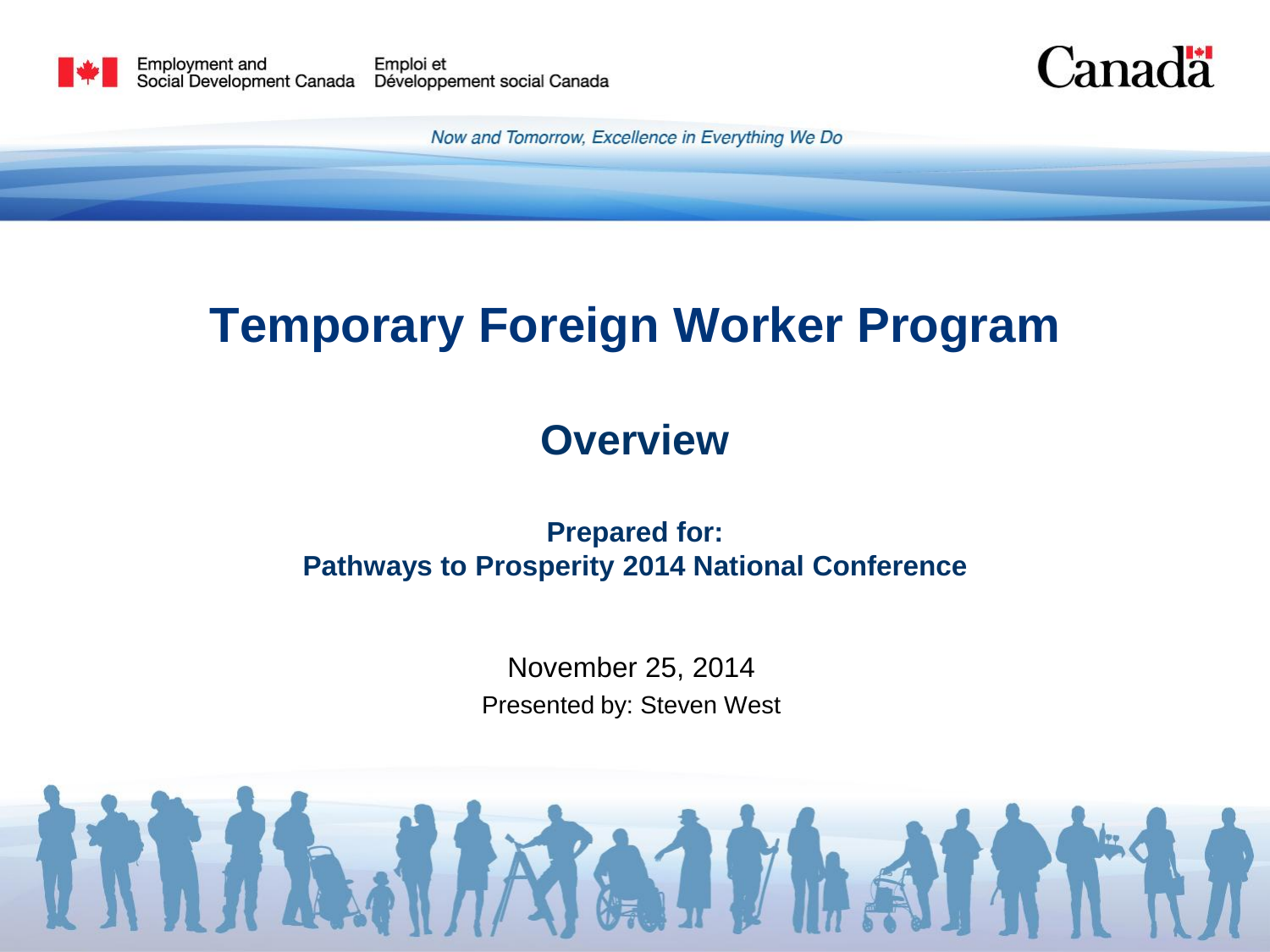# **Temporary Foreign Worker Program (TFWP)**

- TFWP contributes to the efficiency & flexibility of Canada's labour market
	- Facilitates employers' access to foreign nationals to fill skills and labour shortages when Canadians and permanent residents are not available
- Governed by *Immigration and Refugee Protection Act* and *Regulations*  (IRPA/R)
	- Regulates entry of all foreign nationals to Canada and their ability to work during their stay
- Co-managed by CIC and ESDC
	- ESDC issues Labour Market Impact Assessments (LMIAs) at the request of CIC or employers
	- CIC assesses work permit and visa applications overseas and in Canada
- Canada Border Services Agency (CBSA) makes final decision on admissibility of all foreign nationals to Canada & issues work permit at Port of Entry (PoE)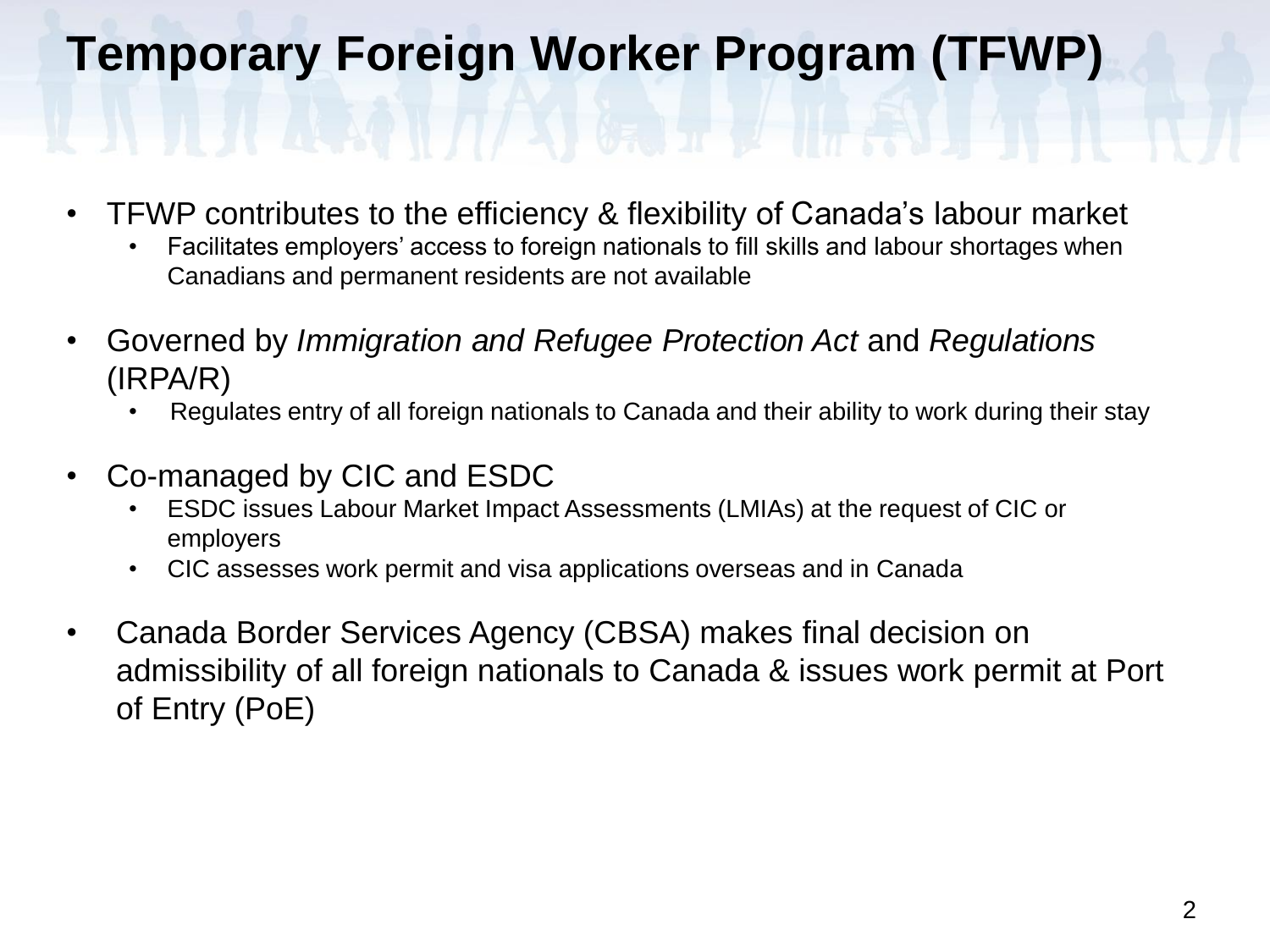# **Background**

- TFWP has undergone significant changes in the past number of years & more recently as part of TFWP Reform
- 2011 regulatory amendments to strengthen Labour Market Impact Assessment (LMIA) application process & integrity
	- New requirements to assess genuineness of job offer
	- Employer compliance reviews introduced as part of LMIA assessment
	- Maximum cumulative duration of four years of work for most TFWs (CIC)
- 2012 Economic Action Plan (EAP)
	- Launch of TFWP Review to better align the Program with labour market demands and to ensure businesses look to domestic labour force first
- 2013 First series of reforms administrative, regulatory and legislative changes, including:
	- Suspension of the Accelerated Labour Market Opinion process
	- English and French only languages that can be used as a job requirement
	- Introduction of \$275 LMIA processing fee (per position)
	- New authority to impose conditions on employers and inspect compliance
	- Ministerial Instructions (MIs) to suspend, revoke LMIAs or refuse to process LMIA applications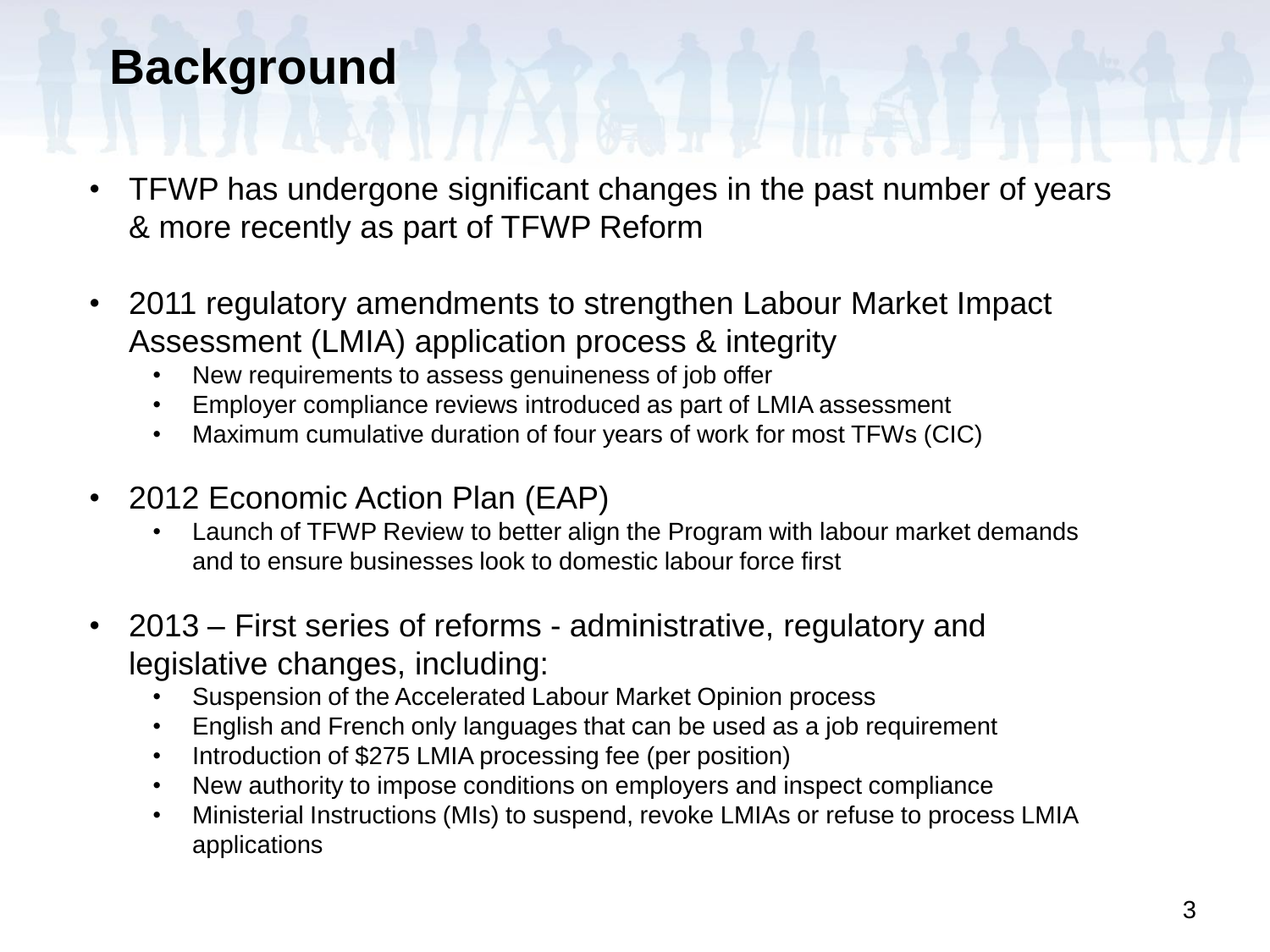## **TFWP Overhaul**

- June 20, 2014: significant changes announced as a result of TFWP **Review**
- Re-organization two distinct programs

#### **(1) International Mobility Program (IMP)**

LMIA-exempt & led by CIC

#### **(2) TFWP**

- Requires LMIA & led by ESDC
- TFWP Reform three main pillars
	- Restricting Access to the TFWP
	- Ensuring More and Better Labour Market Information
	- Stronger Enforcement and Implement Tougher Penalties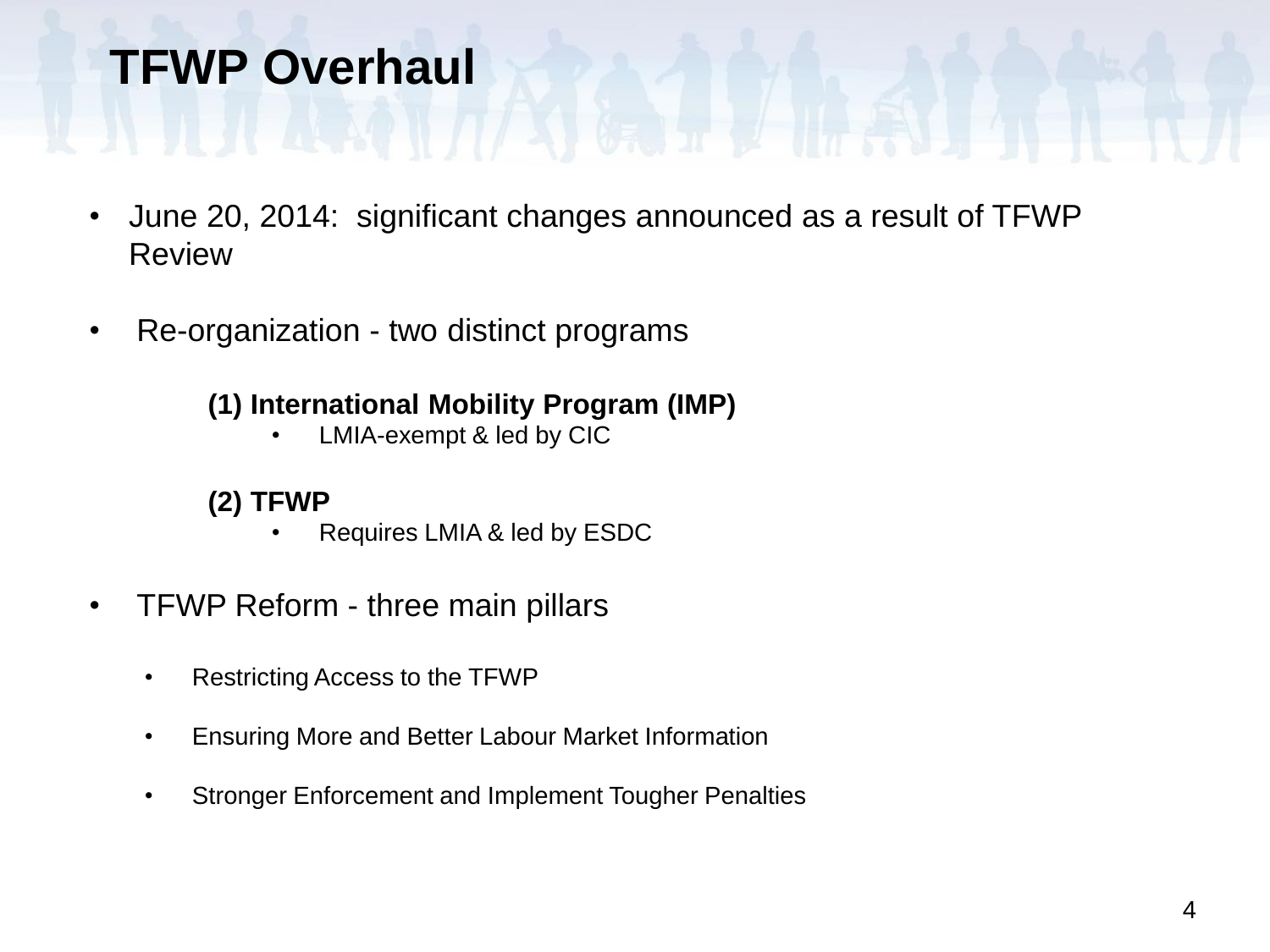# **(1) Restricting Access to TFWP**

- **Program replacing low/high skill with low/high wage** 
	- Low wage: Capping the number of l TFWs who can be hired
	- High wage: Plan outlining transition to Canadian work force
- New, more rigorous LMIA process to ensure Program used as last resort
- Increased user fee from \$275 to \$1,000 per position to ensure full cost recovery for Program
- No LMIAs issued to employers seeking TFWs in regions of high unemployment for:
	- Lowest skill, lowest wage occupations in accommodation, food services and retail trade sectors
- Reduced duration of LMIAs for low-wage positions (2 years to 1 year)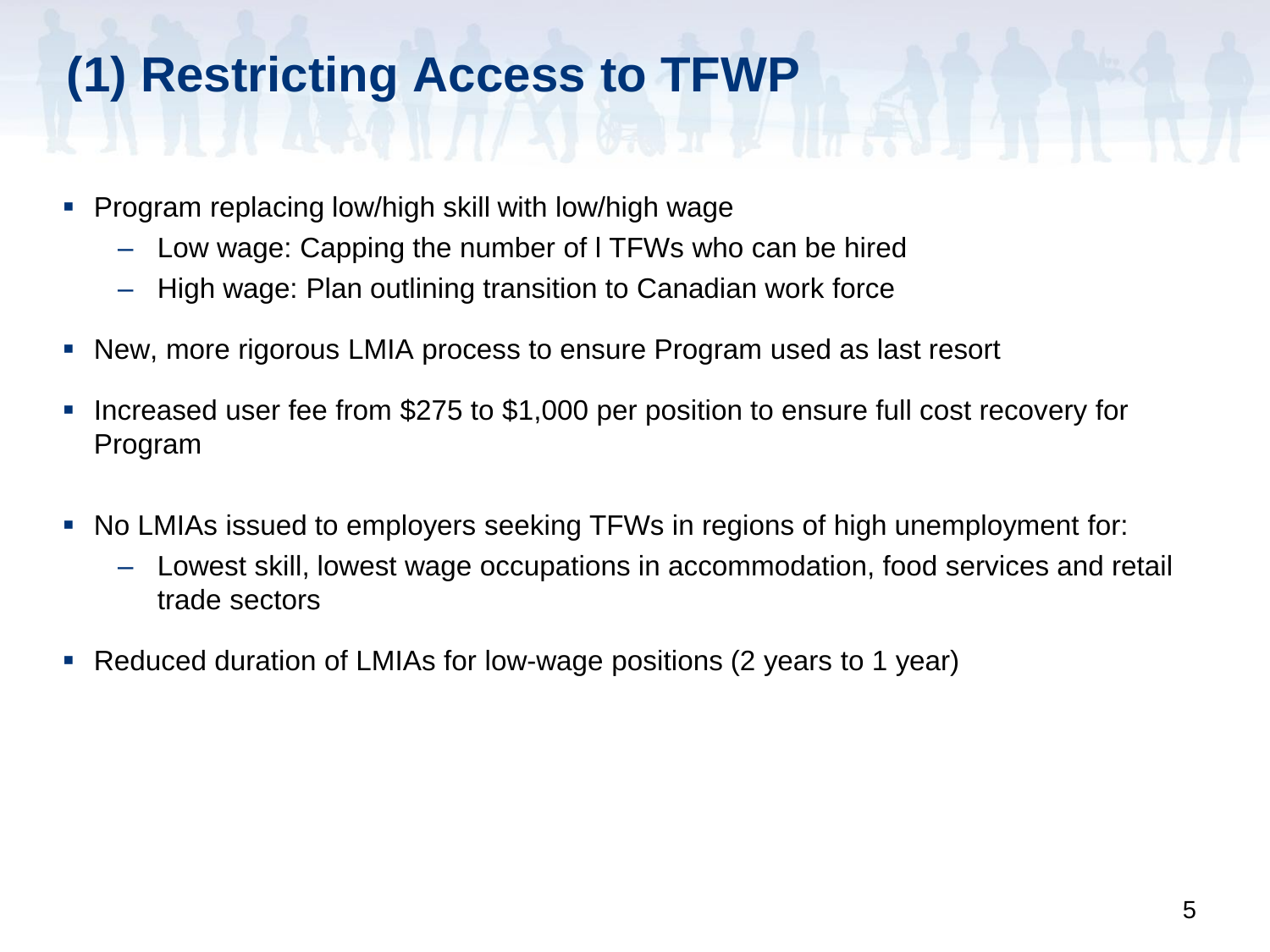# **(2) Ensuring More & Better Labour Market Info**

- New Job Matching Service to link employers with qualified Canadians in their area
- New Statistics Canada survey to better assess labour market shortage and prevailing wage comprised of both:
	- Quarterly Job Vacancy Survey
		- will collect information on occupations in demand, job openings, the duration of job vacancies, educational requirements for occupations and other pertinent data
	- Annual National Wage Survey to better assess prevailing wage
		- will provide reliable data broken down by province/territory, by Statistics Canada Economic Region, and occupation.
- **Better use of existing government data** 
	- Improved tools to assess labour market tightness (e.g. use of Employment Insurance (EI) program and other internal sources)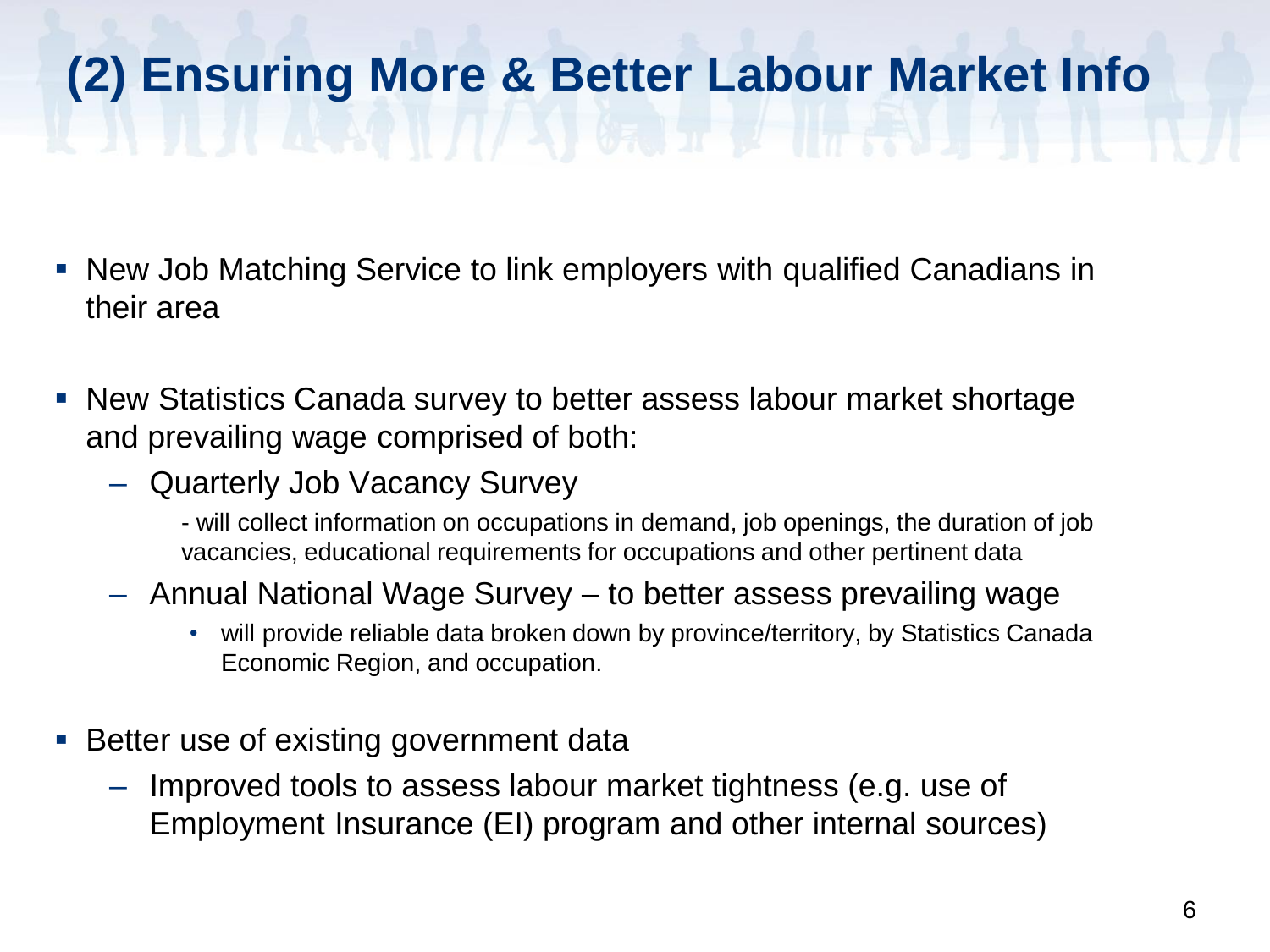# **(3) Stronger Enforcement and Implement Tougher Penalties**

- Increasing number and scope of inspections
	- 1 in 4 employers will be inspected each year
	- All conditions may be reviewed
- **Increased detection and monitoring** 
	- Service Canada Confidential Tips line (1-866- 602-9448)
	- Online Fraud Reporting Tool (http://www.servicecanada.gc.ca/eng/about/integrity/online.shtml)
- Improved information sharing with enforcement partners
	- New and updated information sharing agreements with provinces and territories
	- Enhanced authority for ESDC to share information with CIC & CBSA
- More criminal investigations will be conducted by CBSA
- More severe consequences for employers who break the rules
	- Administrative monetary penalties (AMPs)
	- Varied bans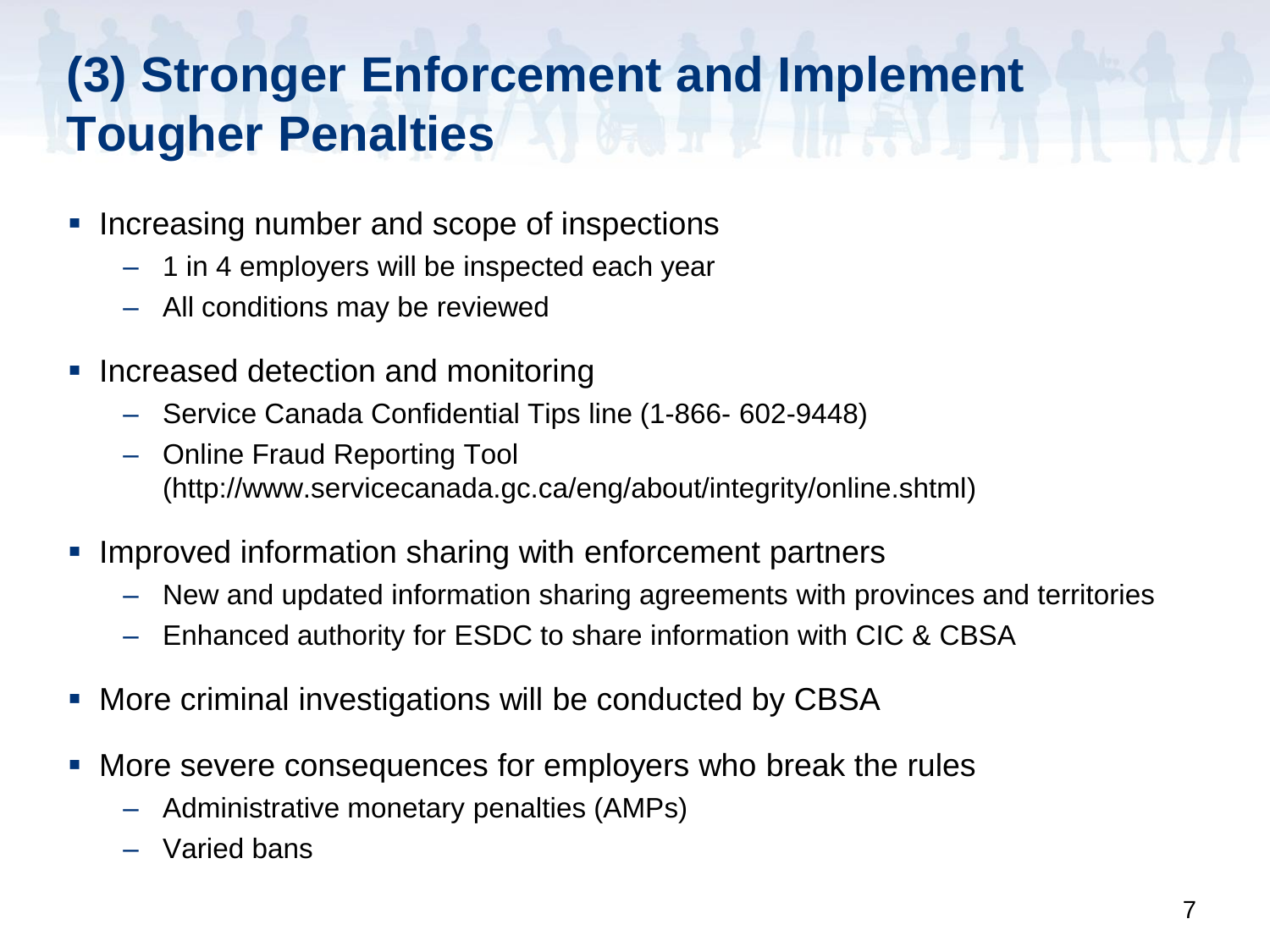# **Going Forward**

- Stakeholder outreach & consultations will continue
	- AMPs & varied bans discussion paper process well received
		- Over 300 targeted emails sent; plus call for comments via WEB
		- One-on-one consultations, including CBA, KPMG, Green & Spielberg,etc.
- WEB service
	- Redesigning to accommodate latest regulatory amendments (high/low wage) & continuing to expand
		- Short Term (next 6 months):
			- High/Low Wage Streams Implementation and Web Service Redesign January 2015
			- Express Entry: FSTP/FSWP/CEC July 2015 or before

#### Upcoming legislative proposals in Budget Implementation Act II

- Change "Opinion" to "Assessment"
- Requiring documents from third parties (during inspections)
- Privilege Fee for employers who receive positive LMIAs (different from LMIA processing fee)
- Publish names of employers found guilty of an offence under IRPA or under Federal, Provincial, Territorial Employment law (regulations will identify offences & render employers ineligible to access Program)
- Use of Social Insurance Number